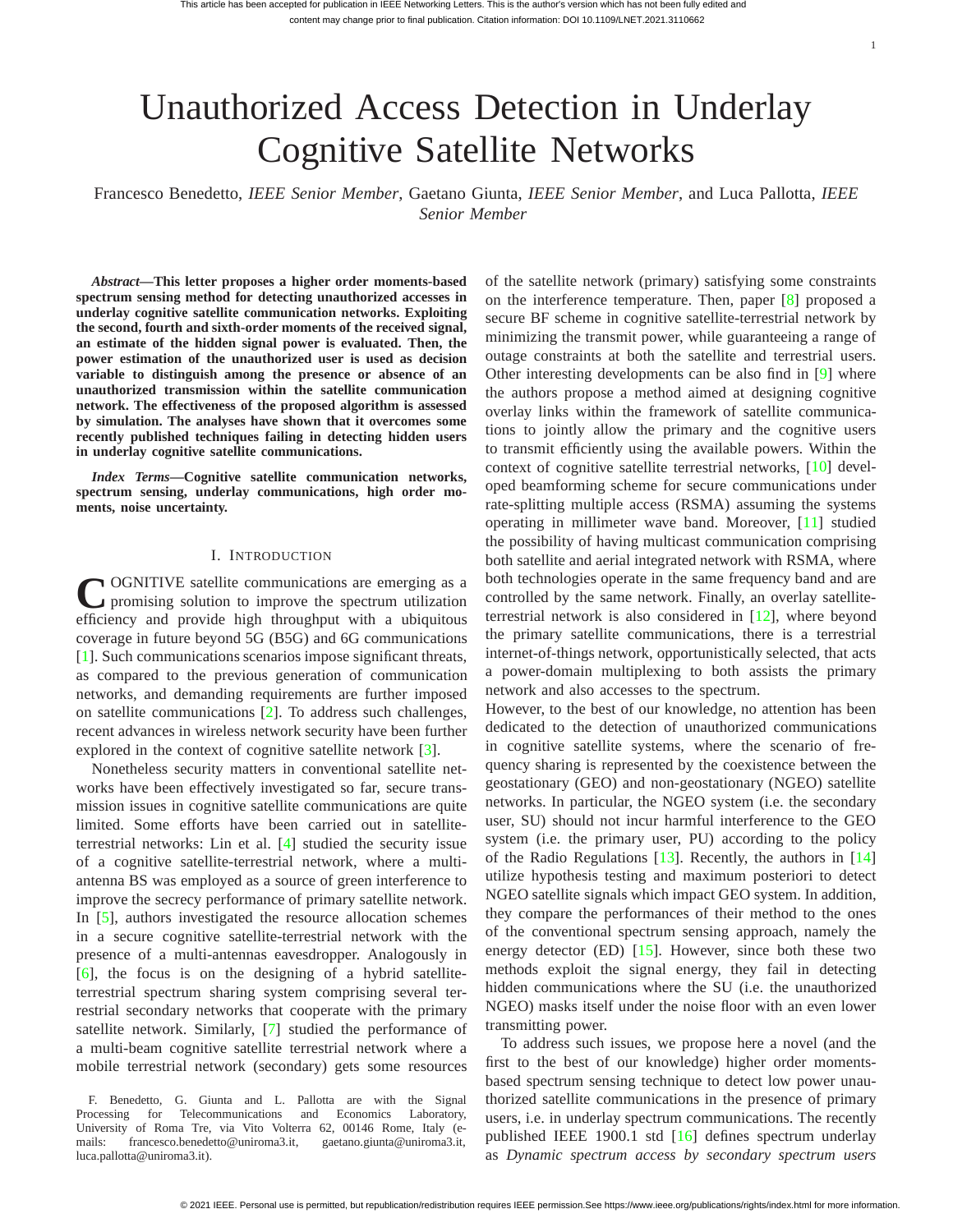*that exploit spectral opportunities transmitting below an interference threshold, not causing harmful or even disruptive interference to the incumbent services*. Even if the unauthorized users do not cause harmful interference, they must be effectively detected since they represent a system vulnerability. We consider here the problem of unauthorized user detection when the GEO satellite is working all the time since the case of unauthorized detection when the GEO is not working has been considered in [\[17\]](#page-4-16) (i.e. overlay spectrum communications).

The line of reasoning of the proposed technique consists in exploring the capabilities of the second-, fourth-, and sixthorder moments of the received (GEO plus Gaussian noise plus unauthorized NGEO) signal to obtain an effective estimate of the hidden signal power only. In fact, the above moments are the best suited candidates because they can be effectively estimated (estimation error increases with moment's order) and mathematically derived in a closed form. In particular, the unauthorized NGEO signal power is estimated by linearly combining both the second-, fourth-, and sixth-order moment of the received samples, that is then exploited as the decision variable to distinguish among the presence or absence of the hidden communication. Our computer simulations show that the devised method, in the presence of noise uncertainty, can effectively detect such unauthorized hidden signal, while the method in [\[14\]](#page-4-13) and the conventional ED fail in such a detection. Therefore, we do not provide comparisons in our simulation tests, because of the lacks of other effective methods for detection of underlay satellite communications.

For the reader ease, herein we summarize the main novelties introduced in this letter:

- Study of the problem of detecting low-power underlay spectrum satellite communications when the primary GEO satellite is working all time;
- Development and analysis of a higher order momentsbased spectrum sensing technique for the quoted application in scenarios of practical interest.

The structure of this letter can be summarized as in the following. Section  $\Pi$  is devoted at formalizing the problem of non authorized transmission detection in satellite communications as well as to derive its solution. Section [III](#page-3-0) provides a discussion of the results of numerical simulations conducted on the proposed algorithm on scenarios of practical interest. Finally, in Section [IV](#page-4-17) some conclusions are drawn together with some hints for possible future developments.

## II. SYSTEM MODEL AND PROPOSED SOLUTION

<span id="page-1-0"></span>This section introduces the problem of the detection of a non-authorized user (NAU) in satellite cognitive communications despite the licensed primary user (PU) communication. More in details, the assumption herein made is that beyond a GEO satellite, which has the license to transmit over a specific frequency band, a non authorized NGEO system (i.e. NAU) transmits at the same time and on the same frequency bands. Since the aim of the NAU is to exploit the spectral resource without any impact on the licensed communications, it is characterized by a very low transmitting power (typically below the noise floor), aimed at hiding its presence. In fact, differently to jammer signals, the NAU does not provide any damage (or the damage can be neglected) to the guesting network because of its low power. Nevertheless, it is important to identify the presence of these non authorized transmissions because they can cause a vulnerability to the network directly impacting on the providers' costs as well as users security. Therefore, a sensing Earth station is devoted at revealing if a NAU is transmitting in spite of the licensed GEO system, as pictorially reported in Figure [1.](#page-1-1) The NAU can affect both the downlink and uplink transmissions, that can be studied separately; however, without loss of generality as well as to avoid redundancies in the exposition, the study is herein focused on the downlink phase only.



<span id="page-1-1"></span>Figure 1. Descriptive scenario of the satellites configuration affected by the presence of an unauthorized user.

As to GEO system, the same system model as in [\[14\]](#page-4-13), [\[17\]](#page-4-16) is used, which considers the presence of a GEO satellite capable of transmitting with a possible power level chosen within a finite set, viz.  $\sigma_{\text{geo},L}^2 > ... > \sigma_{\text{geo},1}^2 > 0$ , and hence it uses a fixed power level during the transmission period [\[14\]](#page-4-13). As to the sensing Earth station, an isotropic radiating pattern is considered, since the direction of arrival of the non authorized transmission is not known. As a consequence, indicating with the  $r_k$ ,  $k = 1, \ldots, K$ , the k-th signal acquired by the sensing GEO Earth station, the NAU detection problem can be formulated as the following binary hypothesis test

<span id="page-1-2"></span>
$$
\begin{cases} H_0: r_k = \sigma_{\text{geo}} \xi_{\text{geo}} e^{j\varphi} s_{\text{geo},k} + n_k \\ H_1: r_k = \sigma_{\text{geo}} \xi_{\text{geo}} e^{j\varphi} s_{\text{geo},k} + n_k + \sigma_{\text{nau}} s_{\text{nau},k} \end{cases} (1)
$$

where  $n_k \sim \mathcal{CN}(0, 2\sigma^2)$  is the noise term contribution which herein modeled as a zero-mean complex white Gaussian random variable,  $\varphi \sim \mathcal{U}(0, 2\pi)$  is the random phase modeling the channel propagating effects uniformly distributed in  $[0, 2\pi]$ , and that can be neglecting within the sensing framework since the developed sensing system is essentially based on the energy exploitation. Furthermore,  $s_{\text{geo},k}$  is the k-th symbol of the GEO satellite transmitted with power  $\sigma_{\text{geo}}^2$ , whereas  $s_{\text{nau},k}$ represents the  $k$ -th transmitted symbol by the NAU with power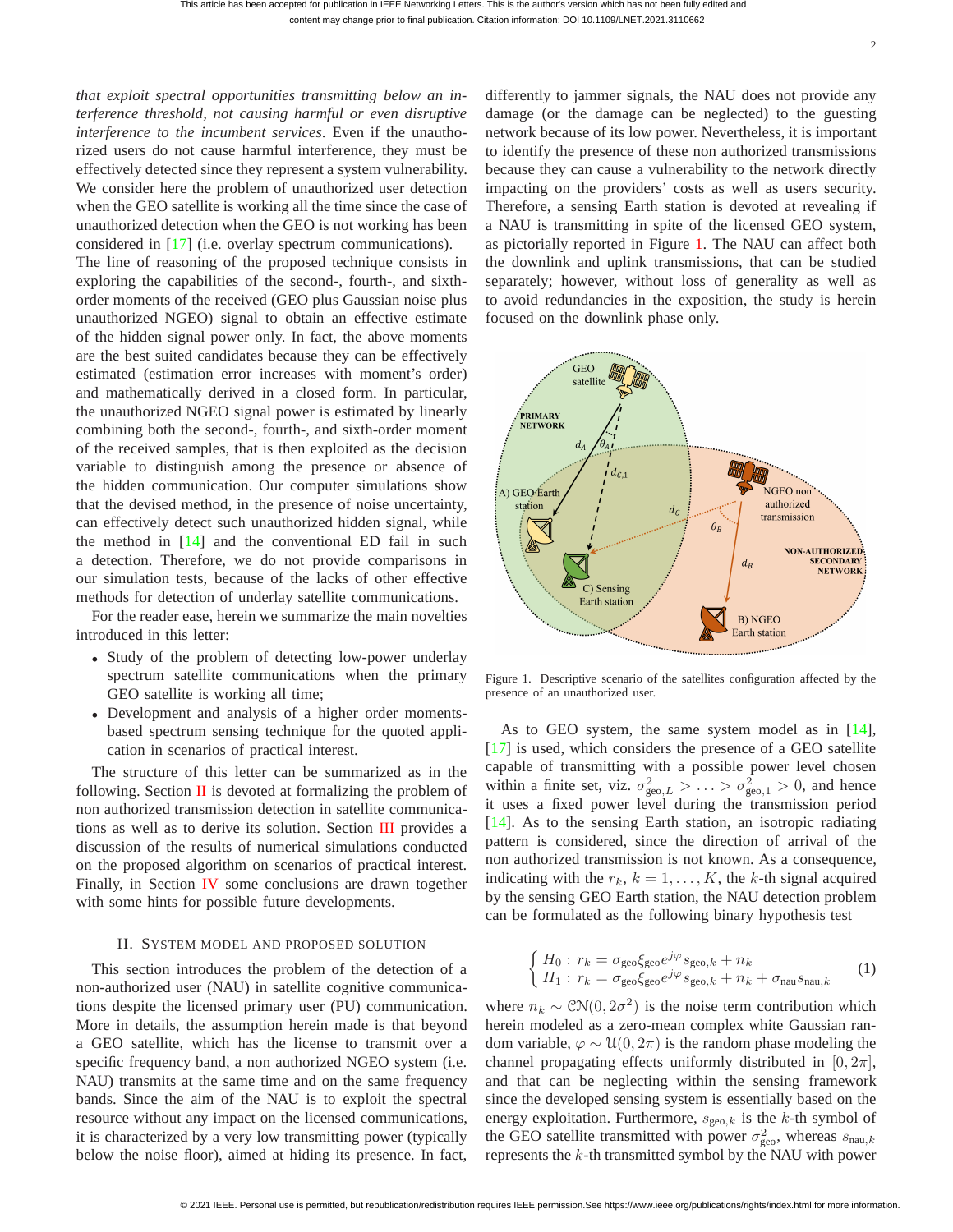$\sigma_{\text{nau}}^2$  that is typically below the noise floor [\[18\]](#page-4-18) and assumed also sharing an isotropic antenna. Additionally,  $\xi_{\text{geo}}$  is a scaling factor modeling the overall link budget from the satellite to the Earth station that is described by the following equation [\[14\]](#page-4-13)

$$
\xi_{\text{geo}}^2 = G_{C,\text{max}} G_{\text{geo}}(\theta_A) \left(\frac{c}{4\pi f_0 d_{C,1}}\right)^2 A_g A_c,\tag{2}
$$

where  $G_{C, \text{max}}$  indicates the maximum gain of the sensing GEO Earth station receiving antenna,  $G_{\text{geo}}(\theta_A)$  represents the gain of the PU (i.e., the GEO satellite) antenna in the direction toward the sensing GEO Earth station  $\theta_A$ ,  $c = 3 \times 10^8$ m/s is the speed of light,  $f_0$  is the satellite operating central frequency, and  $d_{C,1}$  is the distance between the GEO satellite and the sensing GEO Earth station. Finally, the two quantities  $A_q$  and  $A_c$  describe the gaseous and the cloud/fog absorption factors, respectively [\[19\]](#page-4-19), [\[20\]](#page-4-20).

#### *A. Testing for the presence of a non authorized transmission*

To take a decision about the presence or absence of the non authorized satellite signal in the band under test, problem [\(1\)](#page-1-2) can be recast in a more compact matrix form, i.e.,

<span id="page-2-0"></span>
$$
\begin{cases}\nH_0: r = s + n \\
H_1: r = s + f + n\n\end{cases}
$$
\n(3)

where  $n \sim \mathcal{N}(0, 2\sigma^2 I)$  is the noise contribution modeled as a K-dimensional white Gaussian column vector (with I indicating the identity matrix of size  $K \times K$ ),  $s =$  $\sigma_{\text{geo}} \xi_{\text{geo}} e^{j\varphi} [s_{\text{geo},1}, \dots, s_{\text{geo},K}]^T$  is the K-dimensional column vector comprising the  $K$  samples of the GEO signal, while  $f = \sigma_{\text{nau}}[s_{\text{nau},1}, \dots, s_{\text{nau},K}]^T$  is the K-dimensional column vector containing the samples of the non authorized transmission. Now, to solve problem [\(3\)](#page-2-0), a test based on the power of the hidden transmitted signal  $\sigma_{\text{nau}}^2$  is used. In particular, as better described in the following, the decision variable is an estimate of  $\sigma_{\text{nau}}^2$  derived from the higher-order moments of the received data as in [\[21\]](#page-4-21). More precisely, since the unknown quantities involved in [\(3\)](#page-2-0) are the three powers of the GEO signal, the non authorized transmitted signal, and the noise, we resort to the evaluation of the second-, fourth-, and sixthorder moments of the received signal, that are expressed in closed-form in terms of these unknown quantities (in fact, we should use at least three estimated moments to provide a unique solution). So, let indicate with  $\mu_2$  the second-order moment of the received signal, defined as

<span id="page-2-1"></span>
$$
\mu_2 = \mathbb{E} \left[ \|\mathbf{s} + \mathbf{f} + \mathbf{n}\|^2 \right] \n= \mathbb{E} \left[ \|\mathbf{s}\|^2 \right] + \mathbb{E} \left[ \|\mathbf{f}\|^2 \right] + \mathbb{E} \left[ \|\mathbf{n}\|^2 \right] \n+ 2 \mathbb{E} \left[ \Re\{\mathbf{s}^\dagger \mathbf{f}\} \right] + 2 \mathbb{E} \left[ \Re\{\mathbf{s}^\dagger \mathbf{n}\} \right] + 2 \mathbb{E} \left[ \Re\{\mathbf{f}^\dagger \mathbf{n}\} \right] \n= \mathbb{E} \left[ \|\mathbf{s}\|^2 \right] + \mathbb{E} \left[ \|\mathbf{f}\|^2 \right] + \mathbb{E} \left[ \|\mathbf{n}\|^2 \right],
$$
\n(4)

having indicated with  $\Re$  the real part of the argument; moreover, E denotes the statistical expectation with respect to a random variable that can be easily identified within the

context,  $\|\cdot\|$  is the Euclidean norm of its argument, and  $(\cdot)^{\dagger}$ is the transpose conjugate operator.

Note that, the last equality in [\(4\)](#page-2-1) is justified by the independence between the zero-means GEO signal, the non authorized transmission and the noise component, that is

$$
\mathbb{E}\left[\Re\{\boldsymbol{s}^{\dagger}\boldsymbol{f}\}\right] = \mathbb{E}\left[\Re\{\boldsymbol{s}^{\dagger}\boldsymbol{n}\}\right] = \mathbb{E}\left[\Re\{\boldsymbol{f}^{\dagger}\boldsymbol{n}\}\right] = 0. \quad (5)
$$

Therefore, [\(4\)](#page-2-1) can be rewritten as

<span id="page-2-2"></span>
$$
\mu_2 = \sigma_{\text{geo}}^2 + \sigma_{\text{nau}}^2 + \sigma^2,\tag{6}
$$

whereas a possible estimate, say  $\hat{\mu}_2$ , is given by

<span id="page-2-5"></span>
$$
\hat{\mu}_2 = \frac{1}{K} \mathbf{r}^\dagger \mathbf{r} = \frac{1}{K} \sum_{k=1}^K |r_k|^2, \tag{7}
$$

with  $|\cdot|$  indicating the modulus of the complex quantity argument. In a similar way, the fourth-order moment  $\mu_4$  of the received signal is formally defined as

$$
\mu_4 = \mathbb{E}\left[\left\|\boldsymbol{s} + \boldsymbol{f} + \boldsymbol{n}\right\|^4\right],\tag{8}
$$

that can be demonstrated (see  $[18]$  to deepen into the mathematical details) to be also equal to

<span id="page-2-3"></span>
$$
\mu_4 = \mathbb{E}\left[\left\|\mathbf{s}\right\|^4\right] + \mathbb{E}\left[\left\|\mathbf{f}\right\|^4\right] + \mathbb{E}\left[\left\|\mathbf{n}\right\|^4\right] \n+ 4\mathbb{E}\left[\left\|\mathbf{s}\right\|^2\right] \mathbb{E}\left[\left\|\mathbf{n}\right\|^2\right] + 4\mathbb{E}\left[\left\|\mathbf{f}\right\|^2\right] \mathbb{E}\left[\left\|\mathbf{n}\right\|^2\right] \n+ 4\mathbb{E}\left[\left\|\mathbf{s}\right\|^2\right] \mathbb{E}\left[\left\|\mathbf{f}\right\|^2\right] \n= \sigma_{\text{geo}}^4 + \sigma_{\text{nau}}^4 + 2\sigma^4 + 4\sigma_{\text{geo}}^2\sigma_{\text{nau}}^2 + 4\sigma_{\text{geo}}^2\sigma^2 + 4\sigma_{\text{nau}}^2\sigma^2.
$$
\n(9)

Analogously to the evaluation of the second-order moment, a possible estimate for  $\mu_4$  is given by

<span id="page-2-6"></span>
$$
\hat{\mu}_4 = \frac{1}{K} \sum_{k=1}^{K} |r_k|^4.
$$
\n(10)

Finally, following the same line of reasoning used for the previous moments, the six-order moment of the received signal identified by  $\mu_6$  can be expressed by

<span id="page-2-4"></span>
$$
\mu_6 = \mathbb{E} \left[ \left\| s + f + n \right\|^6 \right] \n= \sigma_{\text{geo}}^6 + \sigma_{\text{nau}}^6 + 6\sigma^6 + 9\sigma_{\text{geo}}^4 \sigma_{\text{nau}}^2 + 9\sigma_{\text{nau}}^4 \sigma_{\text{geo}}^2 + 9\sigma_{\text{geo}}^4 \sigma^2 \n+ 9\sigma_{\text{nau}}^4 \sigma^2 + 18\sigma_{\text{geo}}^2 \sigma^4 + 18\sigma_{\text{nau}}^2 \sigma^4 + 36\sigma_{\text{geo}}^2 \sigma_{\text{nau}}^2 \sigma^2, \tag{11}
$$

with an estimate for it that is given by

<span id="page-2-7"></span>
$$
\hat{\mu}_6 = \frac{1}{K} \sum_{k=1}^{K} |r_k|^6.
$$
\n(12)

Now, exploiting  $(6)$ ,  $(9)$ , and  $(11)$ , the powers of the three involved signals' contributions, viz.  $\sigma_{\text{geo}}^2$ ,  $\sigma_{\text{nau}}^2$ , and  $\sigma^2$ , can be derived by solving the following non-linear system of equations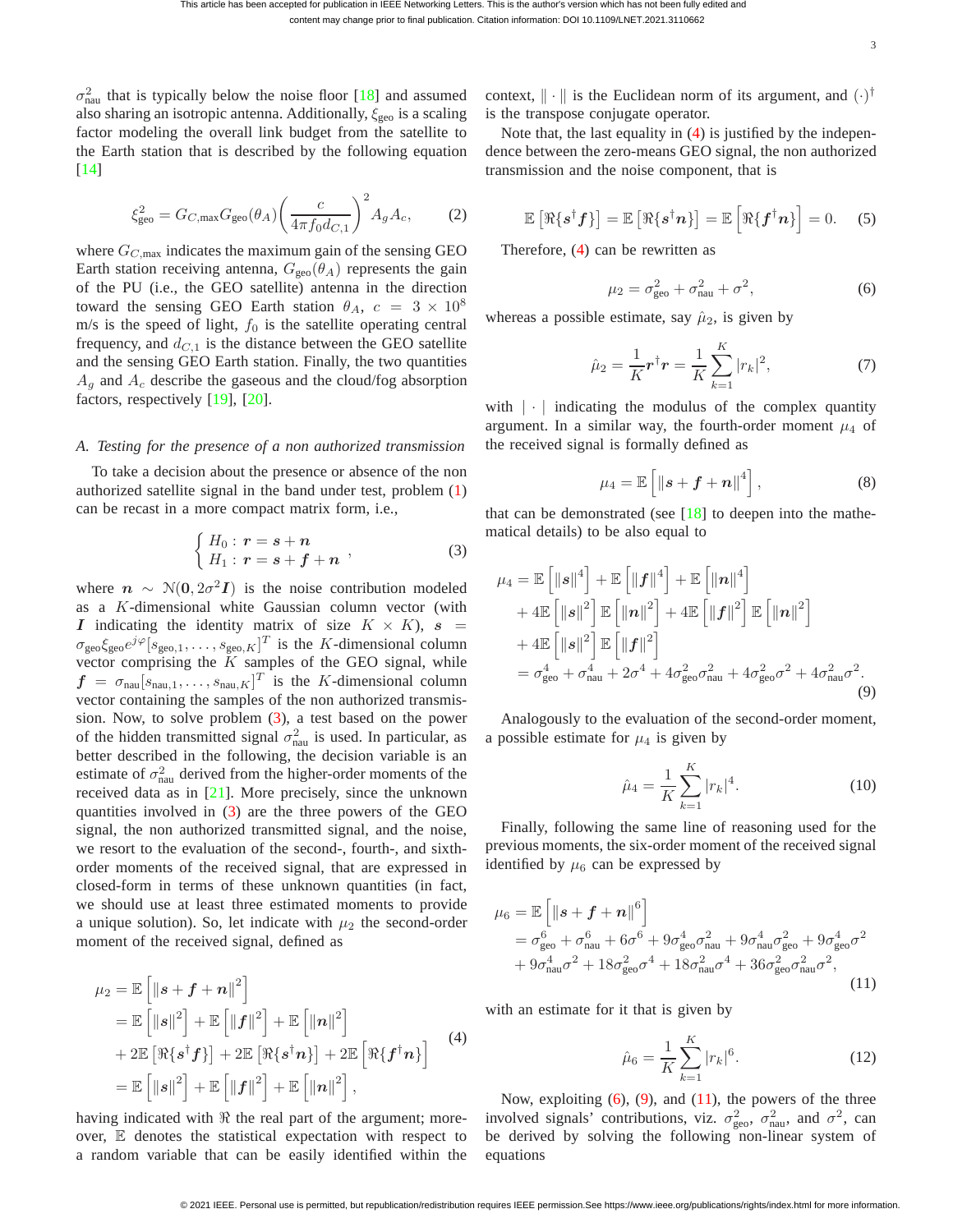<span id="page-3-1"></span>
$$
\begin{cases}\n\mu_2 = \sigma_{\text{geo}}^2 + \sigma_{\text{nau}}^2 + \sigma^2 \\
\mu_4 = \sigma_{\text{geo}}^4 + \sigma_{\text{nau}}^4 + 2\sigma^4 + 4\sigma_{\text{geo}}^2\sigma_{\text{nau}}^2 + 4\sigma_{\text{geo}}^2\sigma^2 + 4\sigma_{\text{nau}}^2 \\
\mu_6 = \sigma_{\text{geo}}^6 + \sigma_{\text{nau}}^6 + 6\sigma^6 + 9\sigma_{\text{geo}}^4\sigma_{\text{nau}}^2 + 9\sigma_{\text{nau}}^4\sigma_{\text{geo}}^2 + 9\sigma_{\text{geo}}^4\sigma^2 \\
+9\sigma_{\text{nau}}^4\sigma^2 + 18\sigma_{\text{geo}}^2\sigma^4 + 18\sigma_{\text{nau}}^2\sigma^4 + 36\sigma_{\text{geo}}^2\sigma_{\text{nau}}^2\sigma^2\n\end{cases}
$$
\n(13)

with the sample estimates  $\hat{\mu}_2$ ,  $\hat{\mu}_4$ , and  $\hat{\mu}_6$ , respectively derived in  $(7)$ ,  $(10)$ , and  $(12)$ , used in  $(13)$  in place of the unknown moments,  $\mu_2$ ,  $\mu_4$ , and  $\mu_6$ . More precisely, it can be shown that  $(13)$  has a unique possible solution  $[18]$ , that is

$$
\hat{\sigma}_{\text{geo}}^2 = \sqrt{2\hat{\mu}_2^2 - \hat{\mu}_4} \cos\left(\frac{\gamma}{3}\right) + \sqrt{\frac{1}{2}(\hat{\mu}_4 - 2\hat{\mu}_2^2)\cos\left(2\frac{\gamma}{3}\right)},\tag{14}
$$
\n
$$
\hat{\sigma}_{\text{nau}}^2 = \sqrt{2\hat{\mu}_2^2 - \hat{\mu}_4}\cos\left(\frac{\gamma}{3}\right) - \sqrt{\frac{1}{2}(\hat{\mu}_4 - 2\hat{\mu}_2^2)\cos\left(2\frac{\gamma}{3}\right)},\tag{15}
$$

<span id="page-3-2"></span>and

$$
\hat{\sigma}^2 = \hat{\mu}_2 - 2\sqrt{2\hat{\mu}_2^2 - \hat{\mu}_4} \cos\left(\frac{\gamma}{3}\right),\tag{16}
$$

with

$$
\gamma = \arctan\left(\frac{\sqrt{16(2\hat{\mu}_2^2 - \hat{\mu}_4)^3 - (12\hat{\mu}_2^3 - 9\hat{\mu}_2\hat{\mu}_4 + \hat{\mu}_6)^2}}{-12\hat{\mu}_2^3 + 9\hat{\mu}_2\hat{\mu}_4 - \hat{\mu}_6}\right) + \pi, \quad \text{for } 2\hat{\mu}_2^2 \neq \hat{\mu}_4.
$$
\n(17)

As a matter of fact, the situation for which  $2\hat{\mu}_2^2 = \hat{\mu}_4$  is related to the case of no-transmission, viz.  $\hat{\sigma}_{geo}^2 = \hat{\sigma}_{nau}^2$ , that is of no interest for the specific work. After all these premises, indicating with  $\eta$  a suitable detection threshold, the final test for revealing the presence of a non authorized transmission exploits as decision variable the estimates of  $\sigma_{\text{nau}}^2$  given in  $(15)$ , that is

$$
\hat{\sigma}_{\text{nau}}^2 \underset{H_0}{\overset{>}{\geq}} \eta,\tag{18}
$$

namely if  $\hat{\sigma}_{\text{nau}}^2 > \eta$ , we assume the presence of the NAU, otherwise we decide for its absence.

It is worth to observe that the estimated second, forth, and sixth moments are asymptotically (i.e.,  $K \to +\infty$ ) Gaussian for the Khintchine's Strong Law of Large Numbers [\[22\]](#page-4-22) and that the variable  $\hat{\sigma}_{\text{nau}}^2$  is a non-linear but differentiable function of such random variables. As a consequence, if we limit Taylor's polynomial expansion of that function (in the neighborhood of moments' true values) to first order terms, while all the estimation errors of the moments go to zero, then even the testing variable  $\hat{\sigma}_{\text{nau}}^2$  tends to be asymptotically Gaussian with mean equal to  $\sigma_{\text{nau}}^2$  under both hypotheses. This leads to conclude that the performance in terms of detection and false alarm probabilities  $P_D$  and  $P_{FA}$  could be approximately computed, for very large  $K$ , from a theoretical point of view. Their respective expressions can be found in [\[23\]](#page-4-23) and are omitted herein for sake of brevity.

### <span id="page-3-0"></span>III. NUMERICAL SIMULATION STUDIES

This section discusses results of computer simulations aimed at assessing the performance of the proposed methodology in terms of non authorized transmission detection in satellite communication systems. To do this, the analyses have been conducted following the Monte Carlo paradigm to evaluate the detection probability  $(P_D)$  of the non authorized user under several transmitting power conditions. More precisely, a total of  $10<sup>4</sup>$  independent trials have been done to evaluate  $P<sub>D</sub>$ , whereas the detection threshold has been set through the rule of performing  $100/P_{FA}$  independent runs in order to ensure a nominal false alarm probability equal to  $P_{FA} = 10^{-2}$ . Additionally, the simulation parameters set-up comprises the availability of  $10^6$  independent and identically distributed (i.i.d.) samples at the sensing Earth station having the antenna with a gain of 50 dBi, and assuming the overall system working at a central operating frequency in the downlink phase equal to 18.48 GHz. Additionally, the PU is located at an elevation of 35678 km, whereas the gaseous and cloud absorption factors are set to 2 dB and 1 dB, respectively.

Figure [2](#page-4-24) shows  $P_D$  versus the SNR at the receiver side parametrized to different values of non authorized transmission power below the noise level, viz.  $\sigma_{\text{nau}}^2 = [-11, -9, -7, -5]$  dB and nominally  $\sigma_{\text{geo}}^2 = 0$  dB. More precisely, the considered simulation settings assume that the actual disturbance variance varies within a specific interval, namely it is assumed  $\sigma_a^2 \sim \mathfrak{U}\left(\sigma^2/\rho, \rho \sigma^2\right)$ , with the parameter  $\rho$ , which rules the amount of uncertainty  $[24]$ , set equal to 1 dB. In the above illustrated situation both the method of [\[14\]](#page-4-13) and the classic energy detector (ED) [\[15\]](#page-4-14) fail in detecting the NAU user as a consequence of the fact that they are based on the evaluation of the signal's energy. In fact, their curves show very low detection values, i.e.  $P_D \approx P_{FA} = 10^{-2}$ . As to the proposed method, the  $P<sub>D</sub>$  curves derived applying the threshold in the asymptotic Gaussian approximation regime are also displayed. Now, from a first visual inspection of the curves of Figure [2,](#page-4-24) it is evident the capability of the proposed moment-based method in revealing the undesired transmission for low SNR values. Nevertheless, as expected the  $P<sub>D</sub>$ s tend to reduce more and more as the GEO satellite power increases with respect to the thermal noise floor. In fact, for high SNR values, the algorithm is not yet capable of correctly detecting the NAU. In addition, the curves of Figure [2](#page-4-24) emphasize the difficulties of the devised methodology in detecting the NAU when it transmits with a very low power.

Now, to corroborate further with the results shown in Figure [2,](#page-4-24) the next plot of Figure [3](#page-4-26) depicts the  $P<sub>D</sub>$  as a function of the NAU power,  $\sigma_{\text{nau}}^2$ . The graph shows the curves for different SNRs, viz. SNR =  $[8, 14, 20, 26, 30]$  dB. As expected, the trend of growth of the  $P_D$  with respect to the NAU power is clearly observed. Moreover, the curves associated with low SNRs reach higher and higher  $P_D$  values for lower and lower  $\sigma_{\text{nau}}^2$ . This behavior, from one hand underlines the effectiveness of the proposed method in detecting the NAU, but on the other hand, it shows its limits when the NAU is capable of masking itself in the noise floor with an even lower transmitting power.